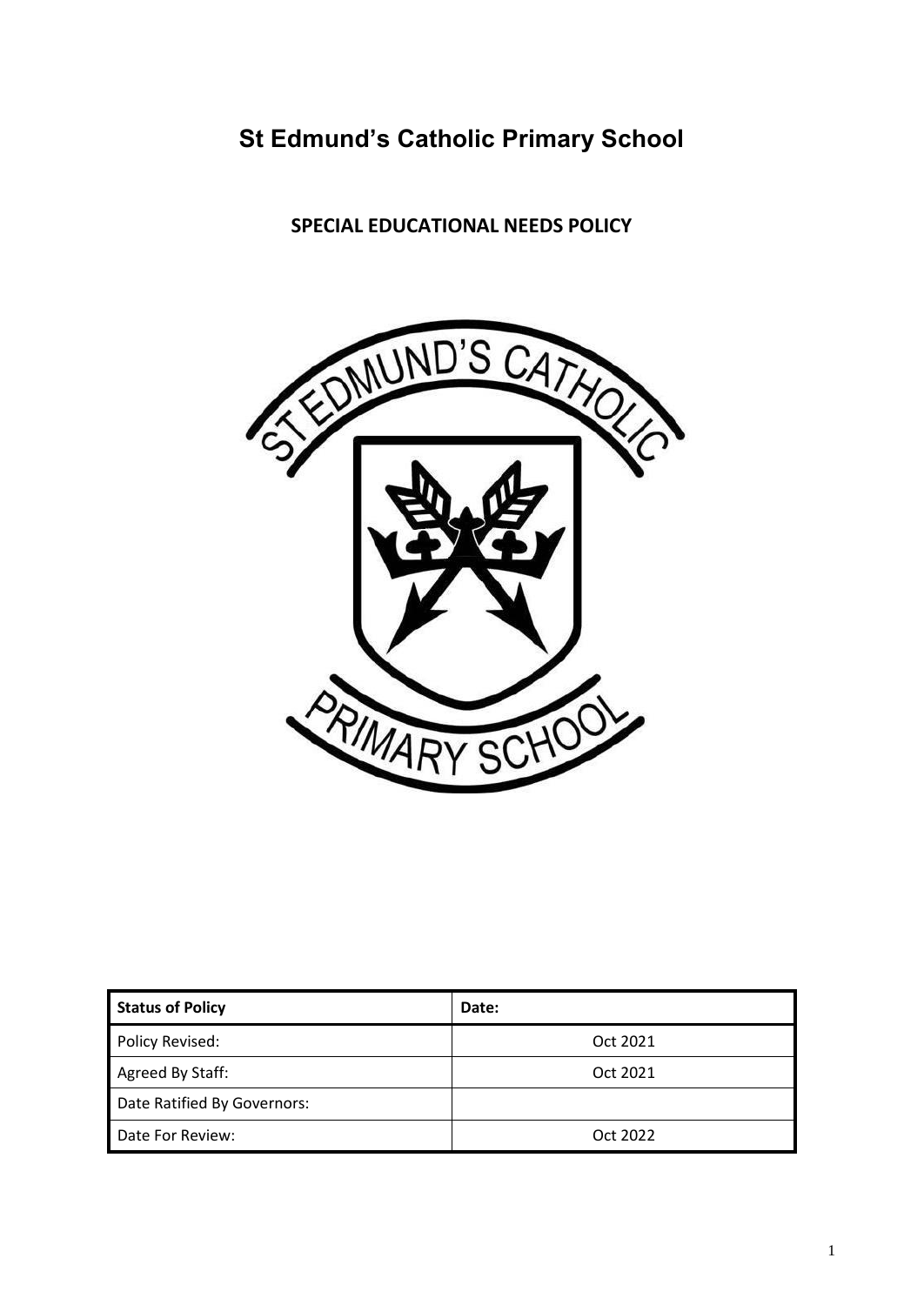# *St Edmund's Catholic Primary School*

*The Drive Godalming Surrey GU7 1PF Tel/Fax: 01483 414497 info@stedmunds.surrey.sch.uk www.stedmundsschool.co.uk Headteacher: Mrs E Higgins*

### **MISSION STATEMENT**

Our mission at St Edmund's is to "Learn, Love and Live with the Lord."

With God's help we aim to:

- promote Gospel values and the teachings of the Catholic Church as an integral part of our mission, providing a comprehensive religious education which expresses the life of faith through worship, liturgy and prayer
- ensure a Catholic ethos which will be experienced by all who enter the school and which will allow God's light to shine out of each child
- create an exciting and vibrant curriculum where high standards are achieved through high quality teaching, learning and assessment
- provide a warm emotional environment where learning is enjoyed by all, and in which all children are treated as special, individual and important
- provide a safe and healthy learning environment where behaviour is excellent, developing in children a respect for themselves and each other within a loving Catholic community
- be at the heart of the parish, an active part of the local community and of the universal Church
- sustain improvement through high quality leadership and governance
- recruit and retain high quality staff and use our time, effort and resources in the most efficient way to meet these aims

At St Edmund's Catholic Primary school every teacher is a teacher of every pupil including those with SEND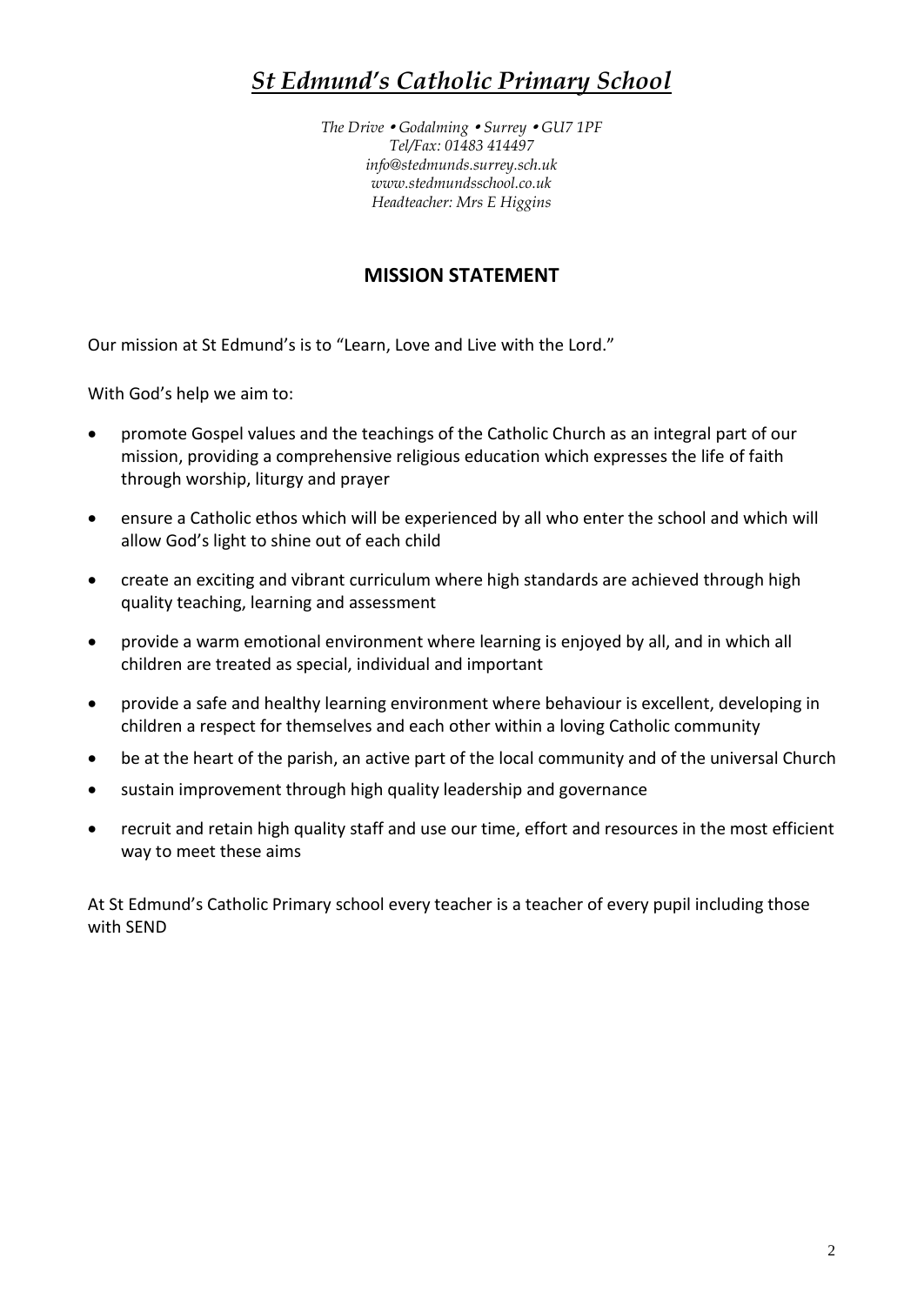# **Definition of SEND**

At St Edmund's we seek to have a clear definition of SEN and disability this comes from the SEND Code of Practice (2014) which states:

*SEN: A child or young person has special educational needs if he or she has a learning difficulty or disability which calls for special educational provision to be made for him or her. A learning difficulty or disability is a significantly greater difficulty in learning than the majority of others of the same age. Special educational provision means educational or training provision that is additional to, or different from, that made generally for others of the same age in a mainstream setting in England.*

*Disability: Many children and young people who have SEND may have a disability under the Equality Act 2010 – that is '…a physical or mental impairment which has a long-term and substantial adverse effect on their ability to carry out normal day-to-day activities.*

### **Key Roles and Responsibilities:**

#### **SPECIAL EDUCATIONAL NEEDS CO-ORDINATOR (SENCO): SENCO: Cath Patrick**

Contact details: senco@stedmunds.surrey.sch.uk Cath Patrick has the National Award for SENCo The SENCo is a member of the SLT

Our SEND Governor is Jean Keane

Elizabeth Higgins, Cath Patrick and Claire Shorten are DSLs.

Cath Patrick and Caroline Pepper are responsible for managing PP/LAC funding.

The headteacher has responsible for managing the schools responsibility for meeting the medical needs of pupils

- The SENDCO has day-to-day responsibility for the operation of SEND policy
- Co-ordinate the specific provision made to support individual pupils with SEND, including those who have EHC plans
- Liaise with the relevant teacher and co-ordinate arrangements, advise and give support, regarding these pupils with SEN and disabilities.
- Advise on the graduated approach to providing SEND support
- Ensure there is liaison with parents and other professionals in respect of children with SEND
- Line manage the special needs assistants, teaching assistants and HSLW
- Contribute to the CPD of the staff by organising and leading workshops and training sessions
- Contribute to the SDP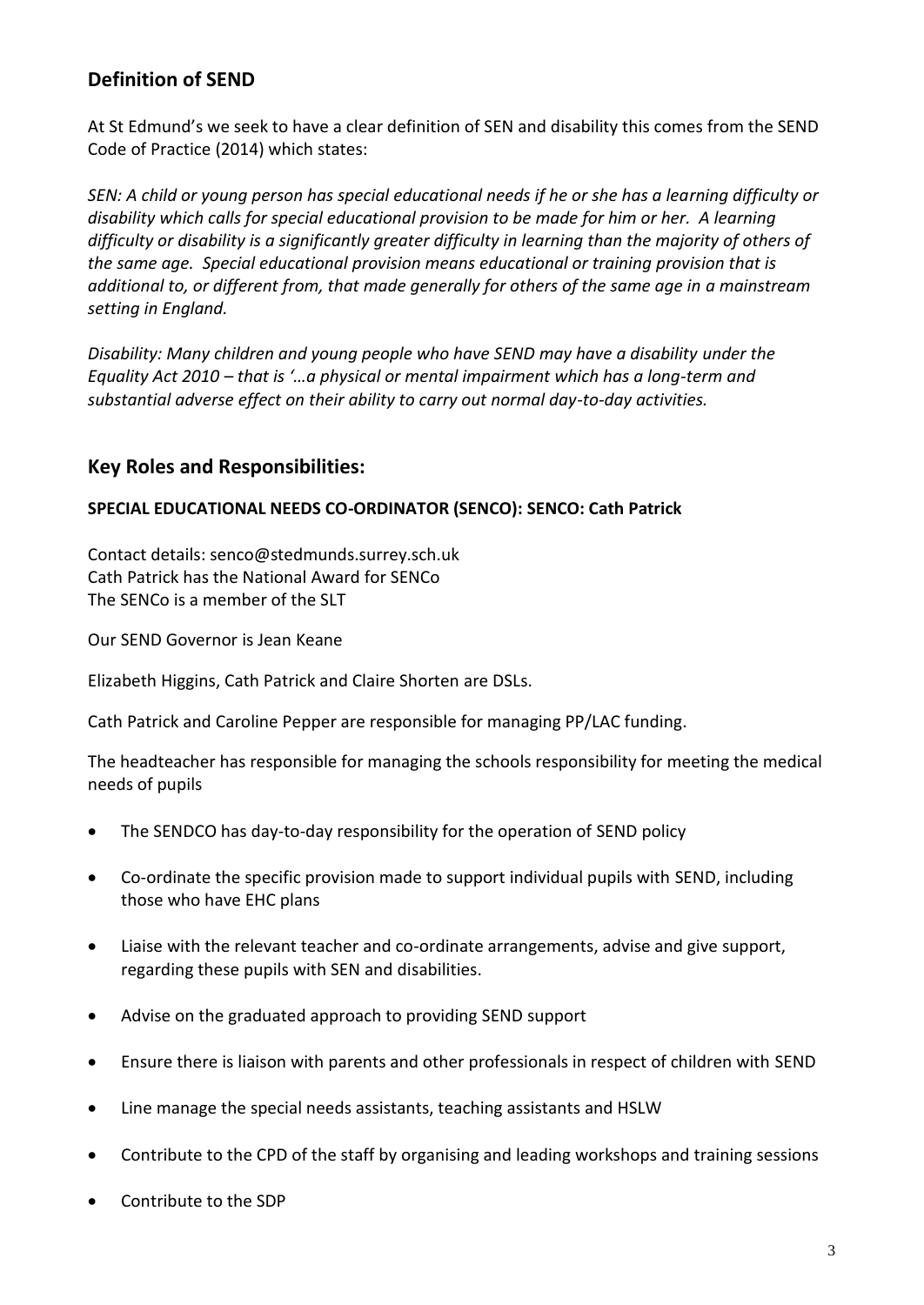- Ensure that appropriate target boards are in place and that relevant background information about children with SEND is collected, recorded and updated
- Advise on the deployment of the school's delegated budget and other resources to meet pupils' needs effectively
- Liaise with parents of pupils with SEND
- Liaise with early years providers, other schools, educational psychologists, health and social care professionals, and independent or voluntary bodies
- Be a key point of contact with external agencies, especially the local authority and its support services
- Liaise with potential next providers of education to ensure a pupil and their parents are informed about options and a smooth transition is planned
- Work with the Headteacher and school governors to ensure that the school meets its responsibilities under the Equality Act (2010) with regard to reasonable adjustments and access arrangements
- Ensure that the school keeps the records of all pupils with SEND up to date

### **Introduction**

This policy is a statement of the aims, objectives and strategies for provision for children with Special Education Needs and disabilities in St Edmund's Catholic Primary School.

The policy will be reviewed in line with the schools' rolling program of self-review. It has been created in partnership with the Parents Forum, SLT, teaching staff and governors.

This policy complies with the statutory requirements laid out in the SEND Code of Practice 0-25 (July 2014) 3.65 and has been written with reference to the following related guidance and documents.

- Equality Act 2010: advice for schools DfE Feb 2013
- Schools SEND Information Report Regulations (2014)
- Statutory Guidance on Supporting pupils at school with medical conditions April 2014
- The National Curriculum in England Key Stage 1 and 2 framework document Sept 2013
- Safeguarding Policy
- Accessibility Plan
- Teachers Standards 2012

Parents can have access to the policy from:

- The school website
- A hard copy on request from the school office
- A different format if requested can be made available e.g. enlarged font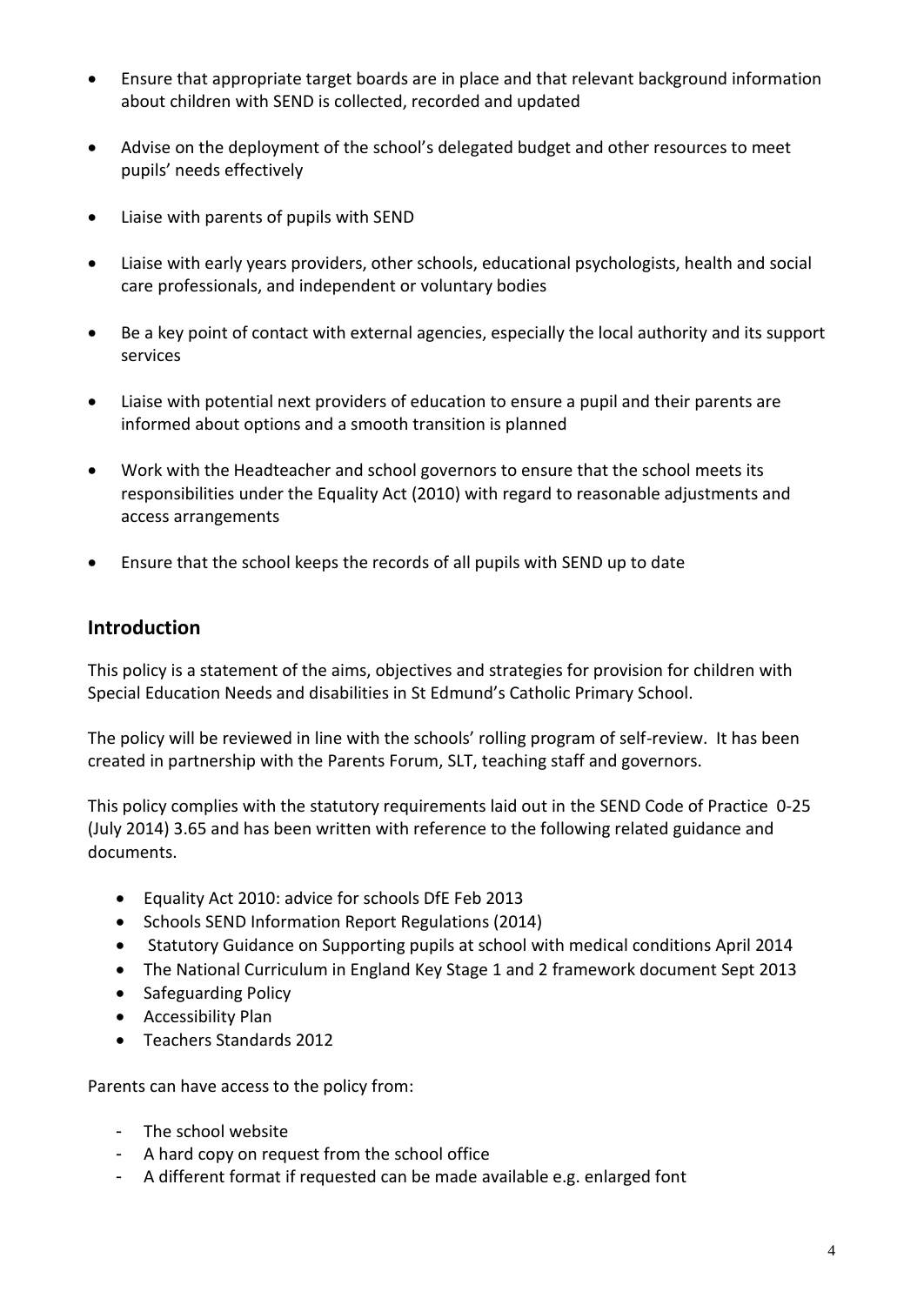# **Aims and Objectives**

#### **Aims**

At St Edmund's all pupils, regardless of their particular needs, are provided with inclusive teaching which will enable them to make the best possible progress in school and feel that they are a valued member of the wider school community enabling them to become confident individuals living fulfilling lives.

We expect that all pupils with SEND will meet or exceed the high expectations set for them based on their age and starting points.

We ensure that all children are given appropriate support to allow every child full access to the National Curriculum

We expect all pupils to engage in the activities of the school alongside pupils who do not have SEND.

We ensure that all children feel welcome and secure within the school.

We will use our best endeavours to give pupils with SEND the support they need, whether it be physical, emotional, intellectual or spiritual. We will look at their aspirations and those of their parents and class teachers who will then, together, set targets towards achieving these outcomes.

We involve parents in developing a partnership of support, enabling them to have full confidence in the strategies adopted by the school

We want all pupils to become confident individuals who will be able to make a successful transition on to the next phase of their educational journey, onto secondary school, and then on into adulthood.

#### **Objectives**

To ensure the aims are achieved, as part of our key priorities within the SDP, over the next academic year we are planning to:

- 1. To ensure a clear process for identifying, assessing, planning, providing and reviewing for pupils who have special educational needs and disabilities with pupils and their parents/carers at the centre.
- 2. To develop effective whole school provision management of targeted and specialist support for pupils with special Educational needs and disabilities and ensure every member of staff is part of this process of provision mapping.
- 3. To deliver a programme of training and support for all staff working with pupils with special educational needs and disabilities, which develops our practice within the guidance set out in the SEND Code of Practice, July 2014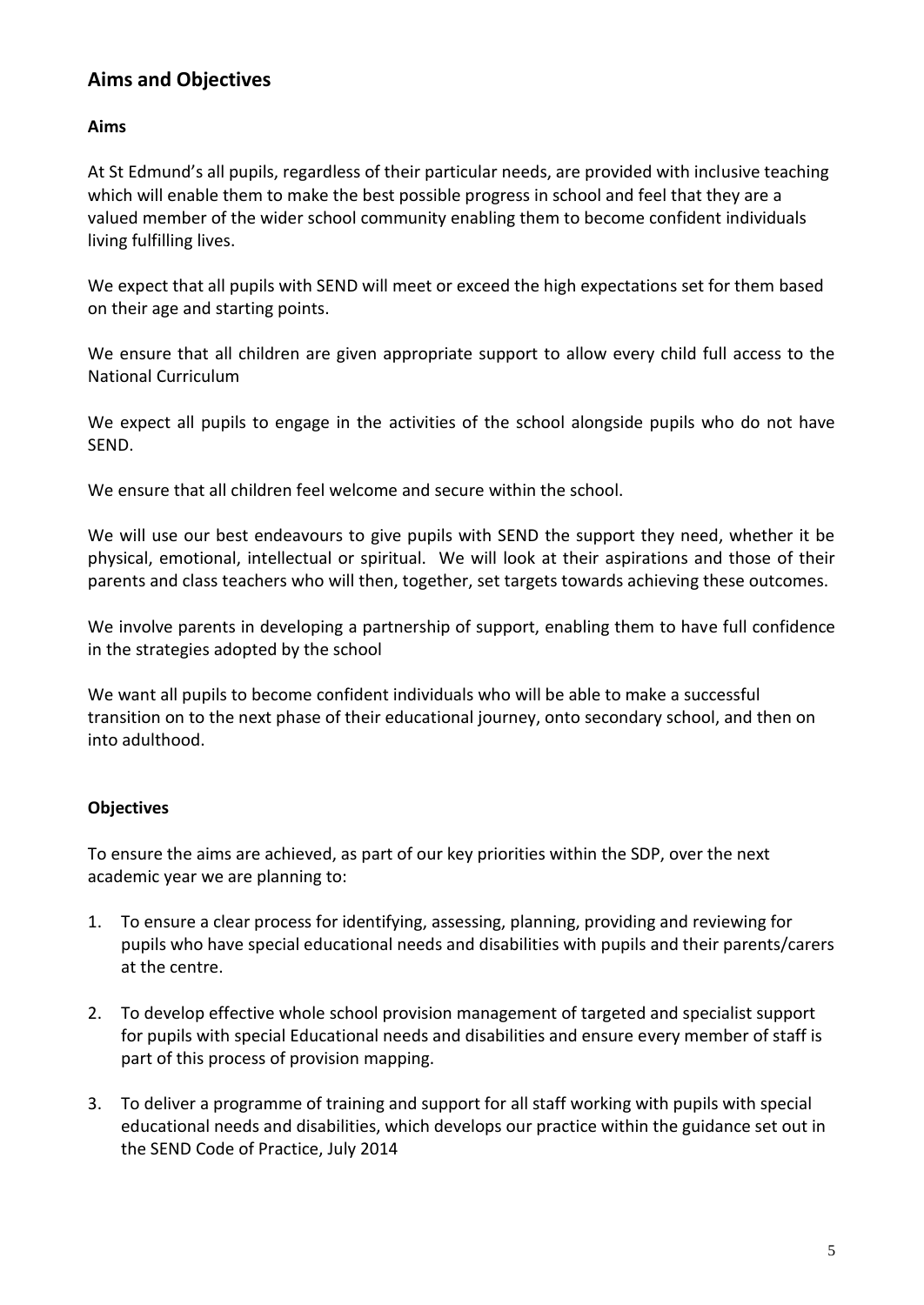- 4. For all staff to be clear on the new processes for identification and assessment of children with SEND.
- 5. For parents, staff and governors to be part of the process of writing a new policy for SEND.

## **Identification of Needs**

At St Edmund's we will identify the needs of each pupil by considering the needs of the whole child, which are broader than just the special educational needs of the child. This in turn will lead to the setting out of the arrangements we will put in place to address those needs. At St Edmund's we are committed to the early identification and intervention of children with SEND.

There are four main SEND categories:

- $\checkmark$  Communication and interaction
- $\checkmark$  Cognition and learning
- $\checkmark$  Social, emotional and mental health
- $\checkmark$  Physical and/ or sensory

The identification, assessment and review process follows the SEND pathway of graduated response in accordance with the Code of Practice.

## **A Graduated Approach to SEND Support**

At St Edmund's we follow a graduated response to identifying and managing pupils with SEND. This informs placement of a pupil on the SEND Register.

We aim to achieve this through:

- Contact and discussion with parents, pre-school playgroups/nurseries, to alert SENCO of children with SEND prior to starting school and use of pre-school packs and "About Me" forms which may identify children with SEND. We aim to identify most special needs within each pupil's first year at school (or as soon as possible after they arise). A 'Lack of maturity' is never used as an excuse for inaction.
- Through working with the child and young person, the parents and the Class teachers, an initial response to a child's needs is made, through the structured conversation.
- Regular meetings between teachers and parents to enable them to discuss the progress of the child throughout his/her school career from discussions on results of teacher assessment.
- Observing and recording perceived changes in a child's behaviour in class
- The concern expressed by the class teacher through normal regular assessment and observation procedures and maintenance and analysis of children's records and target setting including Record of Achievement.
- Concerns initiated by parents around their child's progress.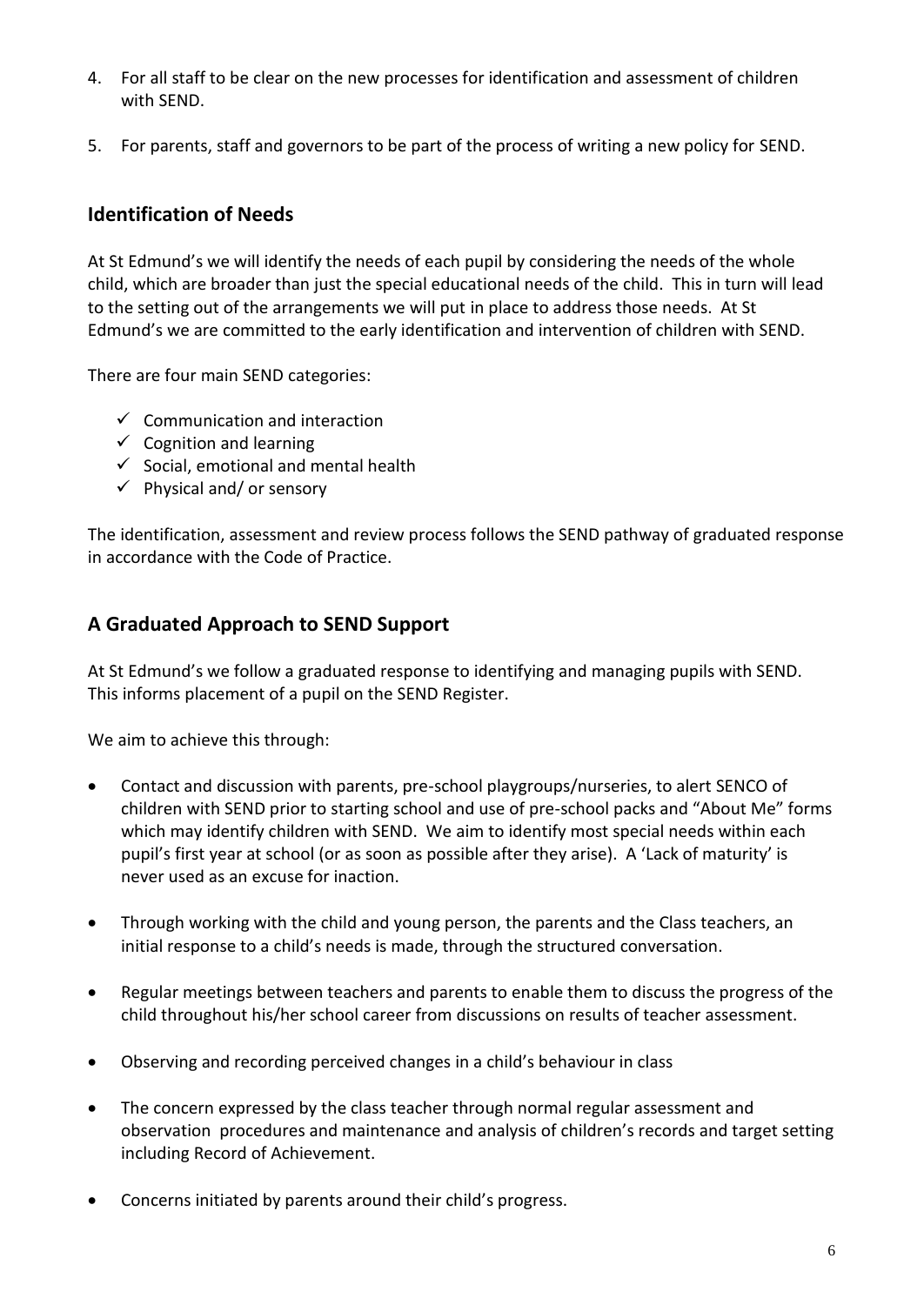On identifying a child with SEND a structured conversation is held with the parents and child and young person where appropriate and outcomes discussed and targets set.



To support the graduated response we ensure that at St Edmund's we:

- have quality first teaching
- The class teacher provides differentiated expectations for all pupils and good quality personalised teaching. This is the first step in responding to pupils who may have SEND
- Our teachers are responsible and accountable for the progress and development of the pupils in their class, including where pupils access support from teaching assistants or specialist staff.
- We monitor the progress and outcomes for all pupils using a whole school tracking system and termly pupil progress meetings
- The Headteacher is responsible for the regular and careful review of the quality of teaching for all pupils, including those at risk of underachievement.
- We provide INSET and training to develop teachers' understanding and repertoire of strategies to identify and support vulnerable pupils and their knowledge of the SEND most frequently encountered.

# **How we decide whether to make special educational provision**

This will involve the teacher and SENDCO considering all of the information gathered from within the school about the pupil's progress based on their age and starting points and against national data and expectations of progress.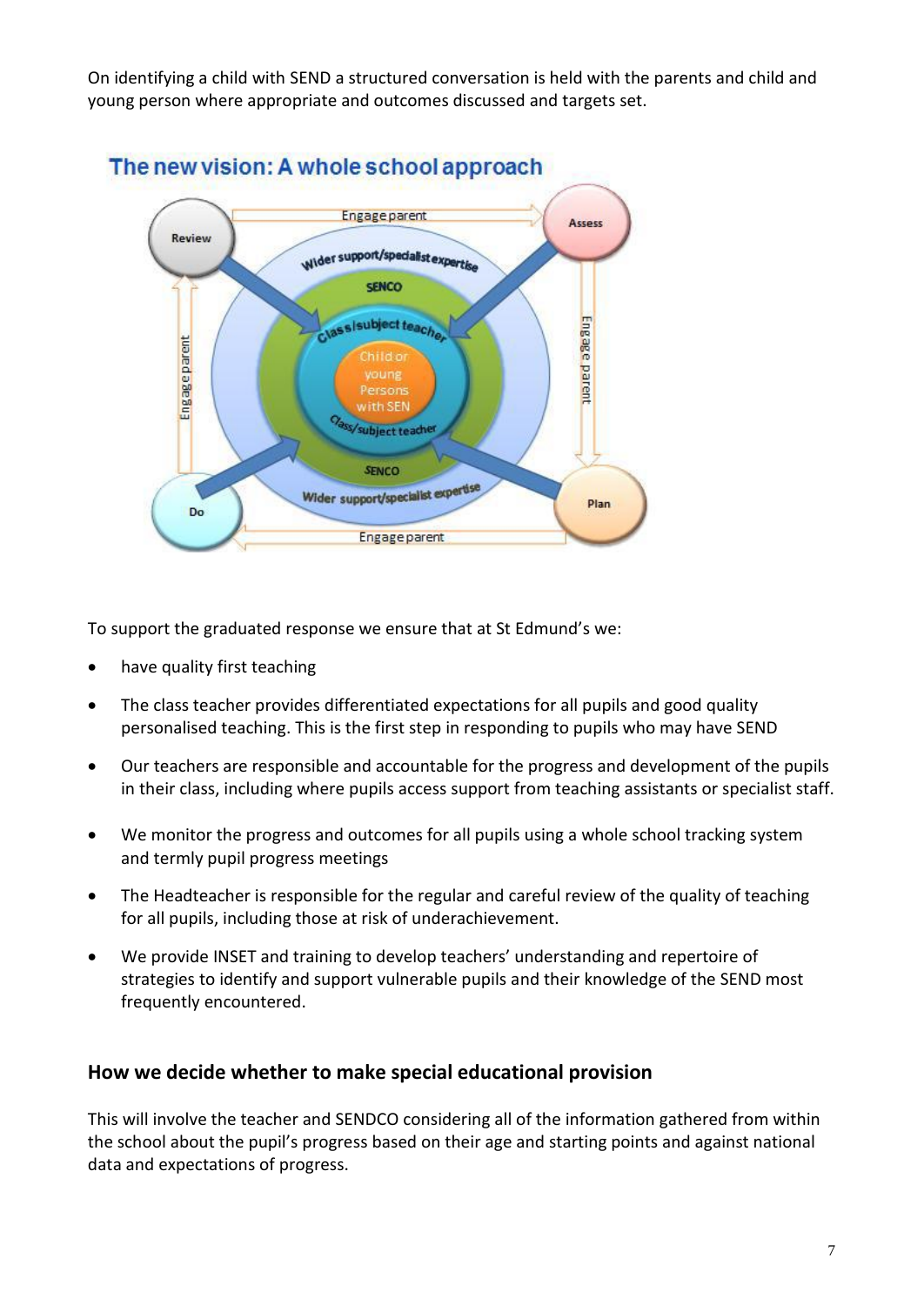This will include:

- Accurate formative assessment
- Internal staff moderation of progress
- Provision, management, outcomes and any specific assessments, e.g. reading,
- Where pupils have higher levels of need, we work with other specialist professionals and agencies to assess e.g. EPs, PSS, REMA

# **Placing children on the SEND register**

For this we use Surrey SEND 14 Pathway Guidance.

'The Surrey Pathway Plan is the documentation Surrey expects education settings to use to demonstrate how they are providing special educational needs (SEND) support for children and young people (CYP) with SEND who are not in receipt of an Education, Health and Care Plan.'

'The Pathway Plan aims to provide a holistic picture of the CYP, and to ensure that their voice and that of their family is heard and represented in the plan. It starts with a one page profile, information about the family and their aspirations, assessment information and the plan itself. The plan is constructed around person centred outcomes which should balance what is important to the CYP and their family with what is important for them. Detailed assessment information is an essential part of understanding what is important for the child/young person. The plan is a dynamic document which should be updated through regular reviews to ensure that it remains relevant to the individual.'

In order to achieve this at St Edmund's we follow the cycle of:

**Assess:** "In identifying a child as needing SEND support the class or subject teacher, working with the SENCO, should carry out a clear analysis of the pupil's needs" (6.45 COP)

At St Edmund's we regularly assess all pupils' needs so that each child's progress and development is carefully tracked compared also to their peers and national expectations. We will listen to the views and experience of parents/carers and the pupil. In some



cases we will draw on the assessments and guidance from other education professionals e.g. EPs, PSS and from health and social services where appropriate.

**Plan:** "Where it is decided to provide a pupil with SEND support, the parents must be formally notified, although parents should have already been involved in forming the assessment of needs as outlined above. The teacher and the SENCO should agree in consultation with the parent and the pupil the adjustments, interventions and support to be put in place, as well as the expected impact on progress, development or behaviour, along with a clear date for review" (6.48 COP)

Where SEND Support is required the teacher and SENCO with the parent/carer will put together a plan outlining the adjustments, interventions and support which will be put in place for the pupil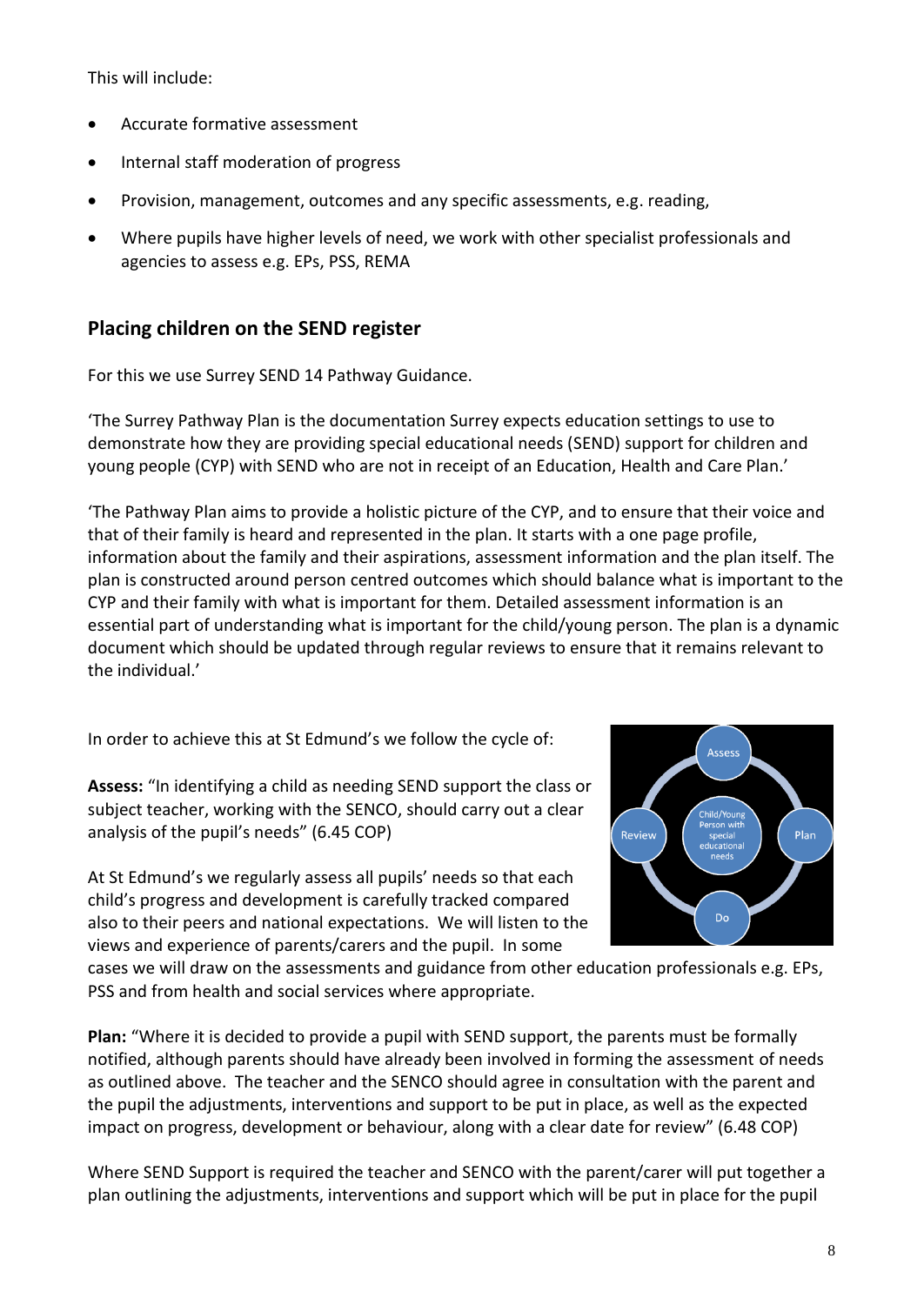as well as the expected impact on progress and outcomes, including a date when this will be reviewed. Where appropriate, targets for the pupil will be shared with her/him using child friendly language. All staff who work with the pupil will be made aware of the plan. Parents will be asked to share in the monitoring of progress through any home learning.

**Do:** "The class or subject teacher should remain responsible for working with the child on a daily basis. Where the interventions involve group or one-to-one teaching away from the main class or subject teacher, they should still retain responsibility for the pupil. They should work closely with any teaching assistants or specialist staff involved, to plan and assess the impact of support and interventions and how they can be linked to classroom teaching. The SENCO should support the class or subject teacher in the further assessment of the child's particular strengths and weaknesses, in problem solving and advising on the effective implementation of support" (6.52 COP)

The classteacher is responsible for working with the pupil on a daily basis. They will also liaise closely with TAs or specialist staff who provide support set out in the plan and monitor the progress being made. The SENCO will provide support, guidance and advice for the teacher.

**Review:** "The effectiveness of the support and interventions and their impact on the pupil's progress should be reviewed in line with the agreed date" (6.53 COP)

The plan, including the impact of the support and interventions, will be reviewed each term by the teacher, SENCO, parent/carer and the pupil. This will inform the planning of next steps for a further period or where successful the removal of the pupil from SEND Support.

For pupils with an EHCP the LA must review the plan at least annually.

This process needs to be a partnership approach between home and school and with this in mind. Parents/carers will be involved in meeting with the class teacher/tutor and where appropriate the SENCO, each term to set objectives and review the progress made by their child.

The child is involved in creating their initial one page profile and depending on the age and stage of development the pupil will also be involved in the process and targets will be written in child friendly language.

# **SEND Provision**

At St Edmund's SEND support can take many forms, which may not necessarily take the form of an intervention with a TA. It could include:

- a special learning programme for your child
- extra help from a teacher or a learning support assistant
- making or changing materials and equipment
- working with your child in a small group
- observing your child in class or at break and keeping records
- helping your child to take part in the class activities
- making sure that your child has understood things by encouraging them to ask questions and to try something they find difficult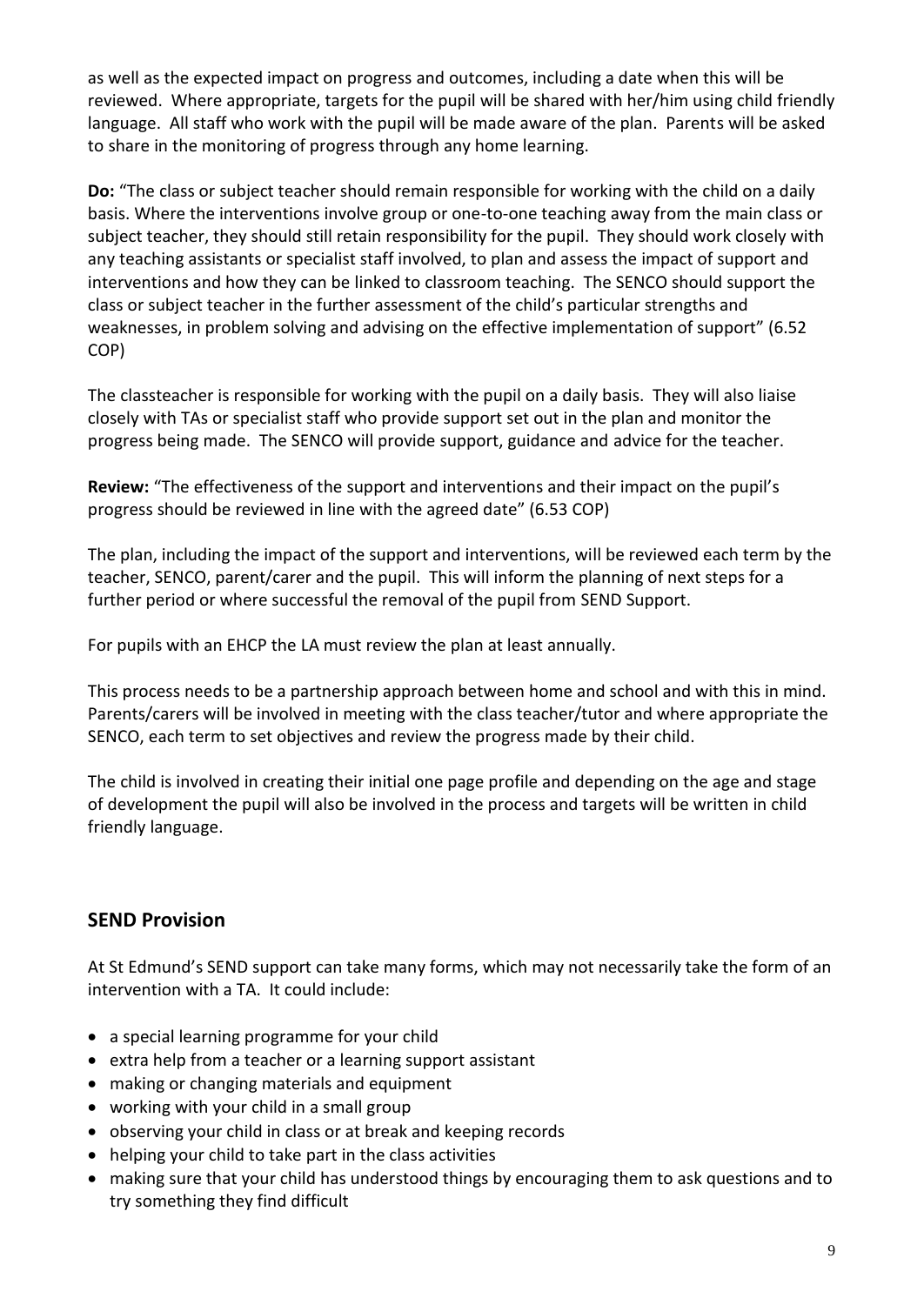- helping other children to work with your child, or play with them at break time
- supporting your child with physical or personal care difficulties, such as eating, getting around school safely, toileting or dressing

### **Managing the needs of Pupils on the SEND Register**

Each pupil on the SEND register has a target board with a plan of their targets clearly laid out. This is the responsibility of the class teacher to review and update at the end of each intervention as a running program. The targets within them may be carried out and supported in class or by an additional intervention. The interventions are taken by the TA or HLTAs and monitored by both class teacher and the SENCo.

The Assess, Plan, Do, Review cycle will link to the termly schedule of parent consultation evenings and where appropriate, additional review meetings are put in place to support an interim meeting.

The provision is recorded on the target board, under the strategies we will use this is then recorded according to the Wave of intervention. Wave 1 is recorded on the Wave 1 overview for the year group, with areas highlighted for individual children's files, Wave 2 and 3 are recorded on our provision map.

The provision map also allows costing of the provision to be monitored.

The level of provision is decided by looking at the progress the child is making, what the area of need is and what has already been put in place to support the child.

After initial target setting with the class teacher, if the child still shows slow progress we may then refer to one of the specialist services to give support to the CYP, parents and school alike. After an observation or possible assessment the specialist gives recommendations in feedback to school and parent. After targets are set there is a review meeting after 6/8 weeks with the specialist teacher to see what progress has been made and whether support from them is to be continued. This follows Surrey's pathway plan.

When a child has made progress and no longer needs individual targets, this is discussed with parents at their review meeting o parent consultation and the child is removed from the SEND register and monitored by the Class teacher and SENCo.

# **Training and development**

All staff are kept up to date with developments in teaching and provision to meet the needs of pupils with SEND. This includes

- Identifying and planning the training needs of staff are identified and planned at their performance management meetings
- In house INSET and training for staff is delivered by the SENCO and other external agencies where appropriate
- Induction for new staff is given by the SENCO school in relation to SEND policy and practice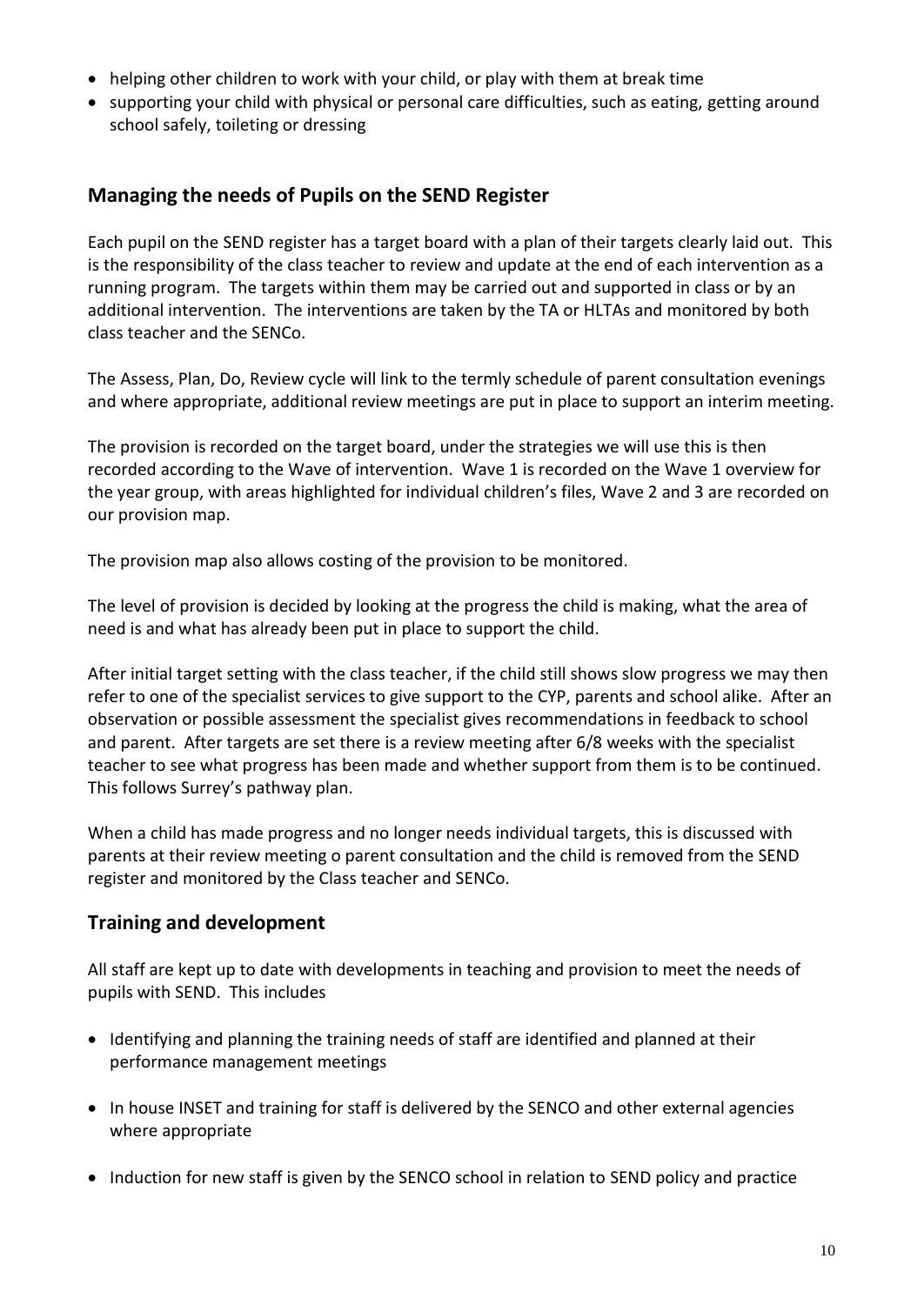The SENCO's own professional development is supported by the attendance at SENCO network meetings, courses, conferences and specialist knowledge and experience

## **Supporting parents / carer as and young people**

We believe that parents have a vital part to play in the child's development. It is therefore crucial that parents are informed at the earliest opportunity if their child has a SEND with a view to consulting them about and involving them in the need.

We signpost parents to what support is available through our

- SEND Information Report
- Our School admissions arrangements
- Access arrangements for exams and assessments
- Transition arrangements between classes, key stages and other schools
- Our policy on managing the medical conditions of pupils
- Parents will be informed immediately when a child is placed on the SEND register
- Parents of children with SEND are offered a termly consultation about their child
- Parents are encouraged to contribute their ideas and wishes regarding the education of their child and will be asked to support the child in working towards targets set in IEPs
- Parents/carers are encouraged to use the Parent Partnership Service for support and advice, or to bring an appropriate relative/friend to meetings if they wish to do so

#### **Admission of Children with SEND**

As a Catholic school we welcome children with special educational needs, provided that those needs can be met by the school for the best education of that child, and that it will not affect the efficient education of children already at school.

The governing body will be responsible for decisions regarding admission to St Edmund's. Should any child be refused admission, the parents have the right to appeal against the decision in the normal way through the guidelines set out in the Admissions Policy.

### **Reviewing the SEND Policy**

In line with all school policies the SEND policy will be kept under regular review by the SENCo. It will next be reviewed in Spring 2020.

#### **Complaints procedures:**

Should parents or carers feel unhappy or dissatisfied with the provision or progress made by their child, they should consult the complaints procedure policy but the phases are to:-

 Speak initially to the classteacher. Then, if matters are not resolved, a further meeting will be arranged between parents, class teacher, and Head teacher